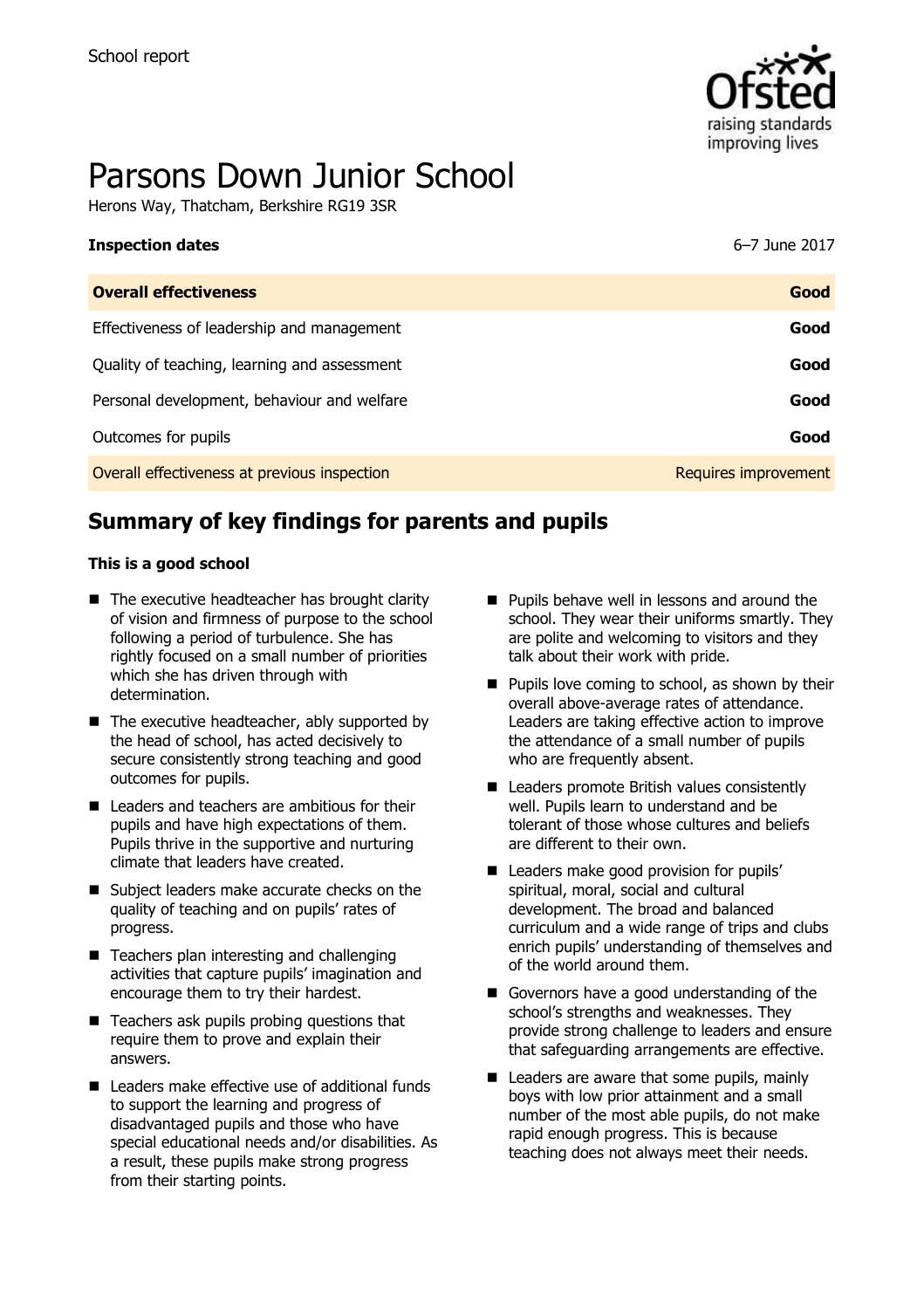

# **Full report**

## **What does the school need to do to improve further?**

- Ensure that all pupils achieve as well as they can relative to their starting points, in particular by diminishing differences in rates of progress between boys and girls.
- **Ensure that teachers plan learning that provides appropriate challenge for all pupils,** including the most able and boys who have low prior attainment.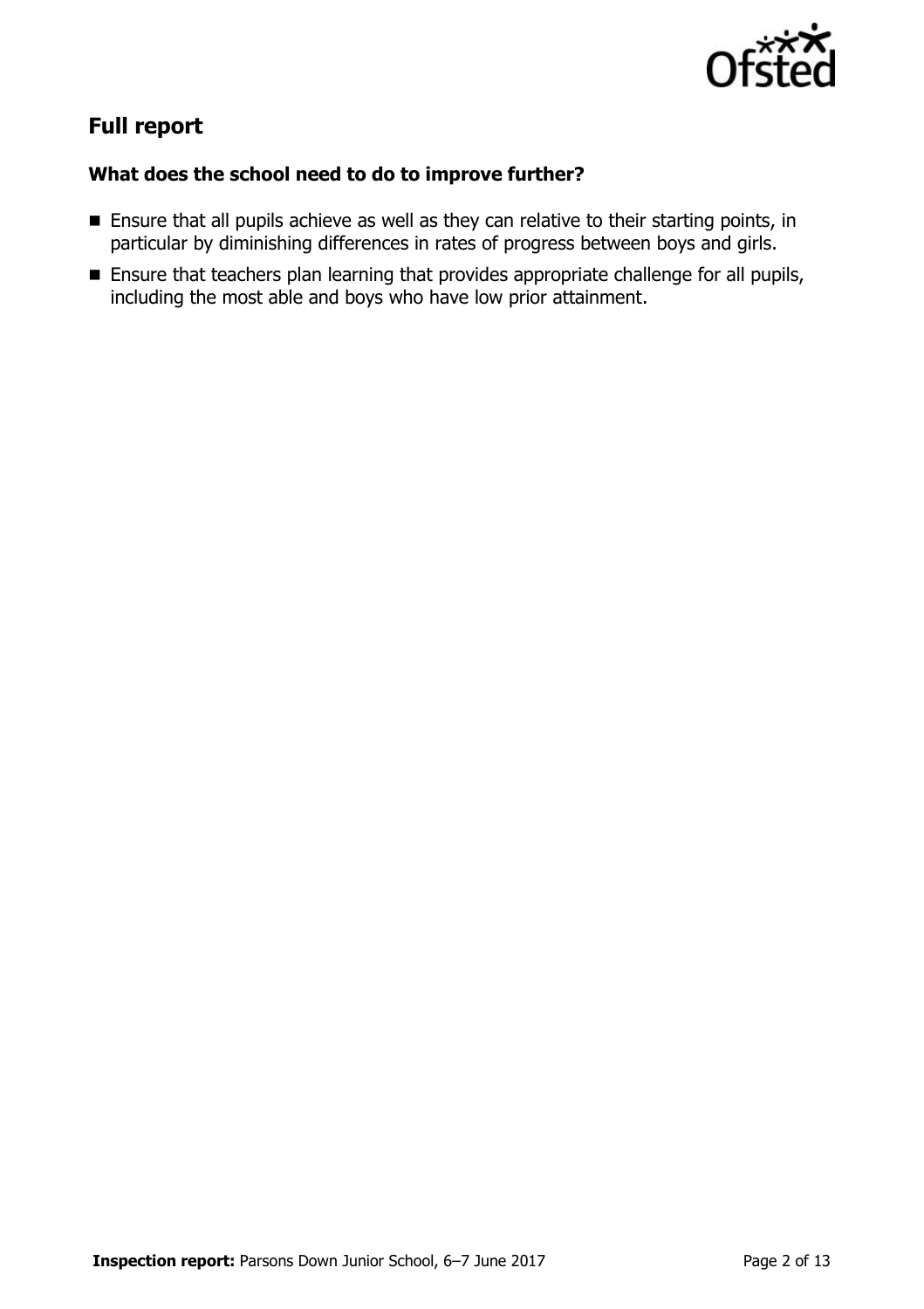

## **Inspection judgements**

#### **Effectiveness of leadership and management Good**

- Since her appointment in September 2016, the executive headteacher has taken decisive action to secure rapid improvement in all areas of the school's work. Following a period of significant turbulence, she has brought clarity of vision and a renewed sense of purpose to the whole school community. She has rightly focused on a small number of priorities that she pursues with determination.
- The executive headteacher has quickly won the trust and confidence of staff and parents. Replying to Ofsted's online survey, one staff member wrote, 'Our executive headteacher has moved mountains and encourages us all to do the same, with support and direction.' Similarly, a parent who responded to Ofsted's online questionnaire, Parent View, wrote, 'I am impressed with the headteacher and the leadership and policies she has implemented this year.'
- There has been a high turnover of teachers in recent years. On her arrival, the executive headteacher, ably supported by the head of school, acted decisively to improve the quality of teaching, learning and assessment. She did not shy away from making difficult decisions in order to make the necessary changes. As a result, the quality of teaching is now good, staffing is stable and the school has a full complement of teachers for next year. Teachers benefit from high-quality training which is well matched to their needs. As a result, they feel well supported and their morale is high.
- Subject leaders have a secure understanding of the strengths and weaknesses in the areas for which they are responsible. They make rigorous checks on how well individuals and groups of pupils are doing, and they ensure that teaching meets pupils' needs. They take sensible steps to ensure that teachers' assessment of pupils' progress is accurate. Leaders intervene swiftly to prevent any underachievement. Consequently, most pupils make strong progress in English, mathematics and a range of subjects, including science and humanities.
- The curriculum now provides greater breadth, balance and challenge than at the time of the previous inspection. Leaders have ensured that pupils study all the subjects that make up the national curriculum. This wide and varied curriculum prepares pupils well for transition to secondary school.
- Leaders have skilfully woven opportunities for pupils to reflect on British values into the curriculum and a wide range of extra-curricular activities. Pupils learn about democracy and the rule of law through the very active school council and by participating in mock elections. Pupils discuss contemporary social issues and learn about other cultures and beliefs. As a result, pupils speak and write about the society they live in with considerable insight, and are well prepared for life in modern Britain.
- Pupils' spiritual, moral, social and cultural development is good. In subjects such as English, history and religious education, pupils develop a sense of empathy and reflect on what matters to them. For example, a lively display at the entrance to the school highlights pupils' hopes for the future of the planet. In other displays of work, pupils write about books they have read, reflect on the impact of recent terrorist attacks and consider the feelings of refugees in war-torn parts of the world.
- The special educational needs coordinator provides particularly effective leadership.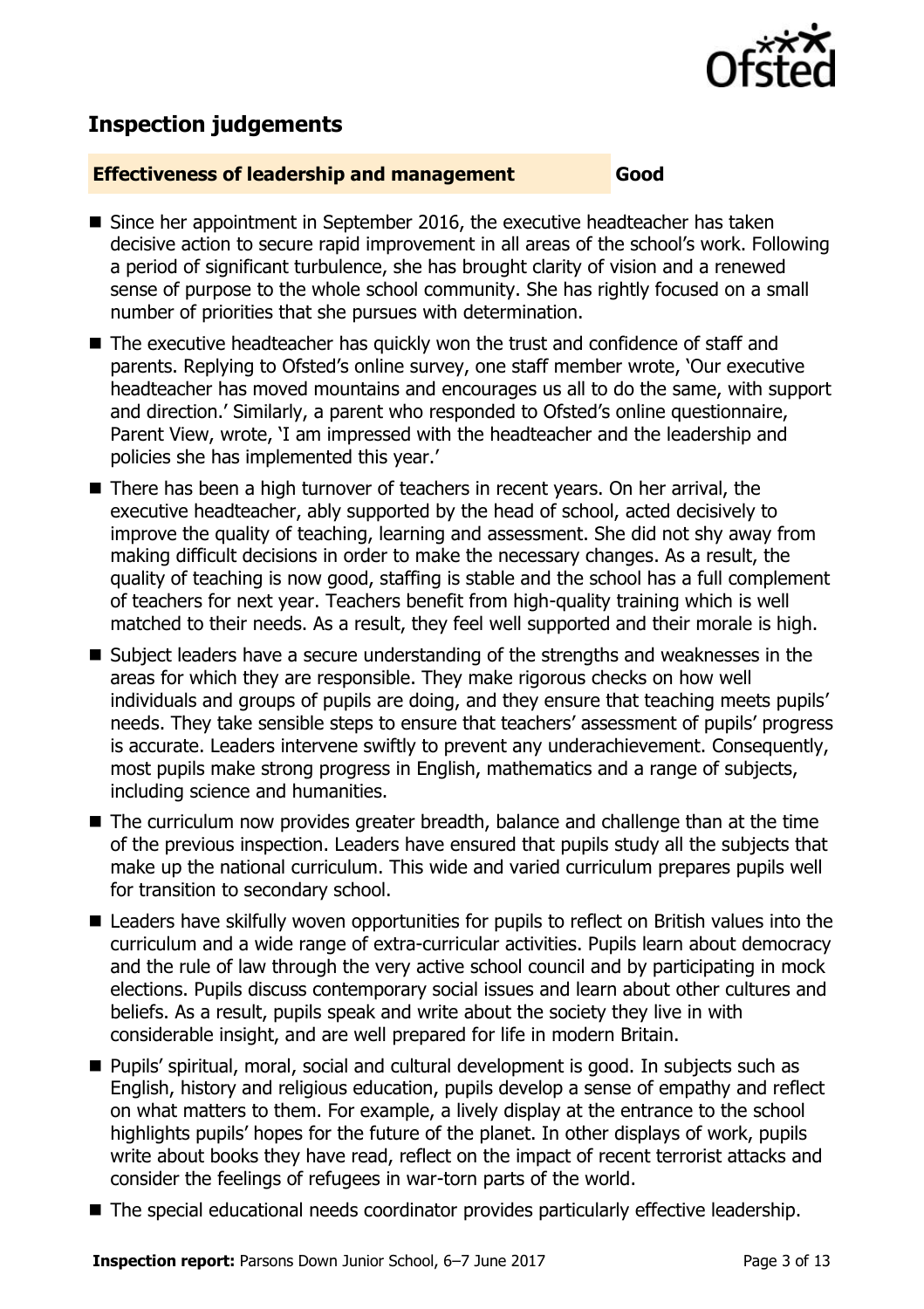

Since her appointment in April 2016, she has transformed the provision for pupils who have special educational needs and/or disabilities. She has made skilful use of additional funding provided by the government to ensure that pupils' needs are identified accurately and that they receive timely support. In addition, she checks that all interventions have the desired impact, and changes them promptly if necessary.

- Leaders make astute use of the pupil premium grant to help remove barriers to learning for disadvantaged pupils. Leaders have high expectations for the achievement of disadvantaged pupils, and they are relentless in making sure that additional funding supports rapid improvements in disadvantaged pupils' progress and in their social and emotional well-being.
- Leaders have wisely decided to dedicate additional sports funding to building the capacity of staff in the school to teach high-quality physical education. The enthusiastic leader for physical education leads an effective programme of staff training.
- Leaders are well aware that there is still work to do. They have rightly identified that boys, in particular those with low prior attainment, do not do as well as girls. In addition, because of a legacy of weak teaching when they were in Years 3 and 4, a small number of the most able pupils in the upper years of the school are currently not on track to meet their targets. Leaders and teachers are taking effective action to address both areas of underachievement.

#### **Governance of the school**

- The current governing body was formed in January 2016, following the departure of the previous chair of the governing body and executive headteacher. Since then, governors have provided wise and effective strategic leadership to the school.
- Governors are highly ambitious for the school and they have a keen understanding of its strengths and weaknesses. They do not take what leaders tell them at face value, but take care to gather first-hand evidence from their own regular visits to the school. They also take account of local authority advisers' reports, which they value, to doublecheck leaders' evaluations. The governor with responsibility for safeguarding makes termly checks on vetting arrangements for staff and volunteers. She also meets with staff and pupils to ensure that the school's safeguarding policy is implemented in full.
- Governors set rigorous targets for the executive headteacher and offer robust challenge to ensure good progress for all pupils, including the most able, those who are disadvantaged and those who have special educational needs and/or disabilities. They also check that the performance management of staff provides appropriate support and challenge.
- Governors are effective stewards of the school's finances. They work with the executive headteacher to agree spending priorities for additional funding for disadvantaged pupils, and those who have special educational needs and/or disabilities. They are rigorous in tracking the impact of this expenditure.
- Governors are keenly aware of their responsibilities and take advantage of all training opportunities available to them, including those provided by the local authority. They take particular care to ensure that their knowledge of safeguarding is up to date. For example, they have completed online training on topics such as the 'Prevent' duty and domestic abuse.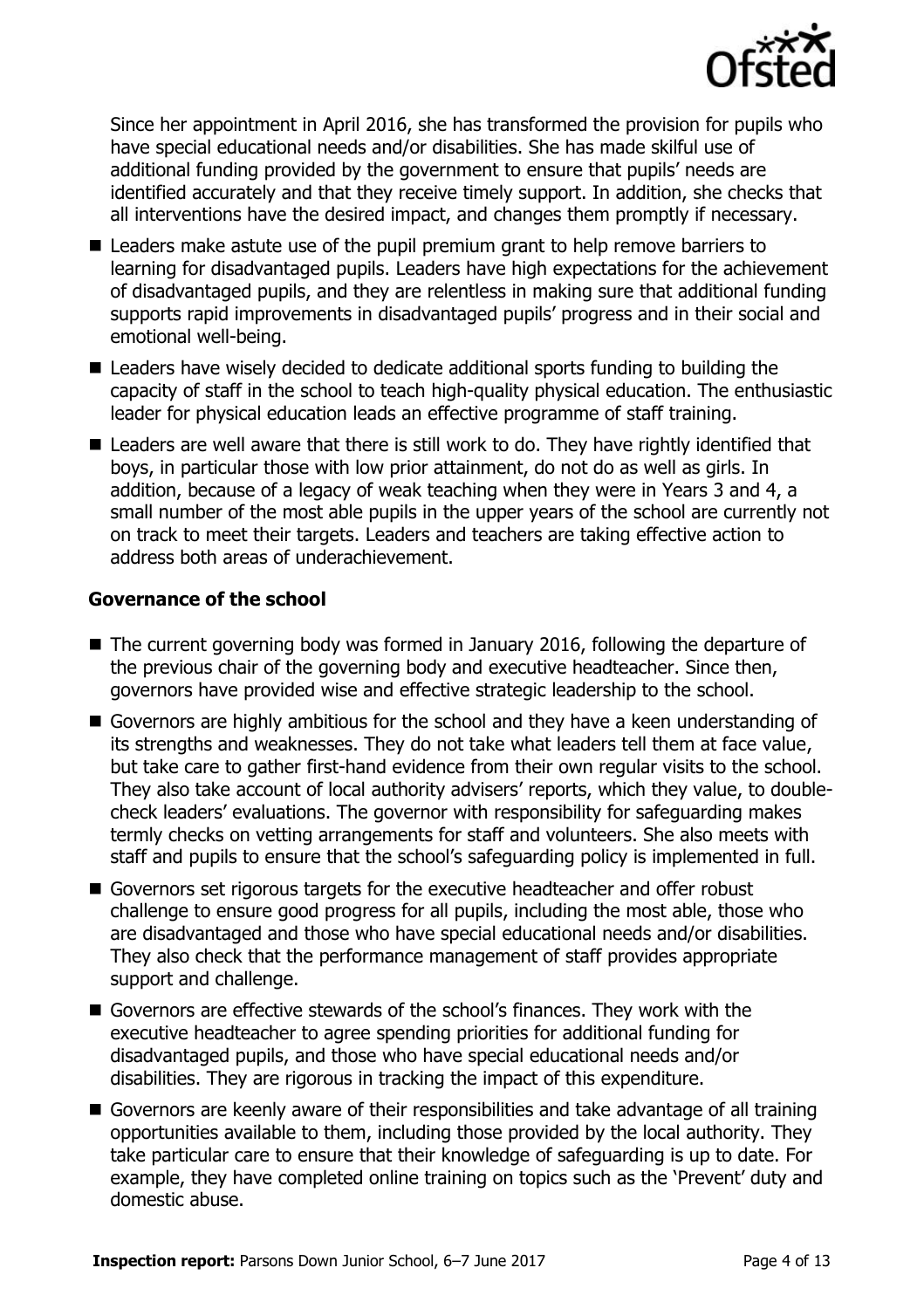

## **Safeguarding**

- There is a strong culture of safeguarding in the school. The executive headteacher has overseen the development of a warm and nurturing climate in which pupils' well-being and welfare have a very high priority.
- Appropriate pre-recruitment checks on staff and volunteers are carried out with exemplary thoroughness. All staff have completed up-to-date training, including on the 'Prevent' duty and issues such as child sexual exploitation. There is no complacency about safeguarding among staff. Teachers and other staff are ever-vigilant to any changes in behaviour that could suggest a pupil is in need of help or at risk of harm, and they know how to refer any concerns they have to leaders.
- The four designated safeguarding leads have completed all training relevant to their roles and are diligent in carrying out their responsibilities. They follow up all referrals made to them, and keep detailed and accurate records of all child protection matters. Safeguarding leads involve social services promptly, if appropriate. Leaders 'go the extra mile' to ensure that pupils get the support they need. For example, when a concern arose just before the summer holidays, leaders were tenacious in ensuring that the right help was in place for the family concerned.

#### **Quality of teaching, learning and assessment Good**

- Teachers use their detailed knowledge of pupils' needs to set learning challenges that arouse pupils' curiosity and extend their skills and understanding. Pupils relish grappling with new ideas. For example, Year 3 pupils were engrossed in an activity on onomatopoeia based on their reading of 'The iron man'.
- Teachers follow the school's assessment policy consistently. They use their expert subject knowledge to spot and correct pupils' misconceptions promptly. Pupils value the feedback they receive. One said, 'It was useful getting it wrong because we had to think again.'
- Teachers probe and deepen pupils' understanding through well-targeted questions that encourage pupils to think for themselves. This is particularly apparent in the skilful interventions made by teaching assistants to support the learning of pupils who have special educational needs and/or disabilities.
- Teachers understand that they are accountable for the progress that their pupils make, and leave no stone unturned in their efforts to ensure good outcomes for all. A member of staff who responded to Ofsted's online staff survey wrote, 'It's a fantastic school to work in, where both staff and children share a love of learning and the desire to achieve.'
- Teaching rightly focuses on the development of pupils' reasoning skills. For example, in mathematics when pupils answer a question, teachers require them to prove it and explain it. Teachers are also careful to build pupils' resilience and ability to work in teams. Pupils know that before asking their teacher for help, they must first try to work it out for themselves, then ask another pupil.
- **Pupils pay attention in lessons and work as hard as they can. They are keen to do well**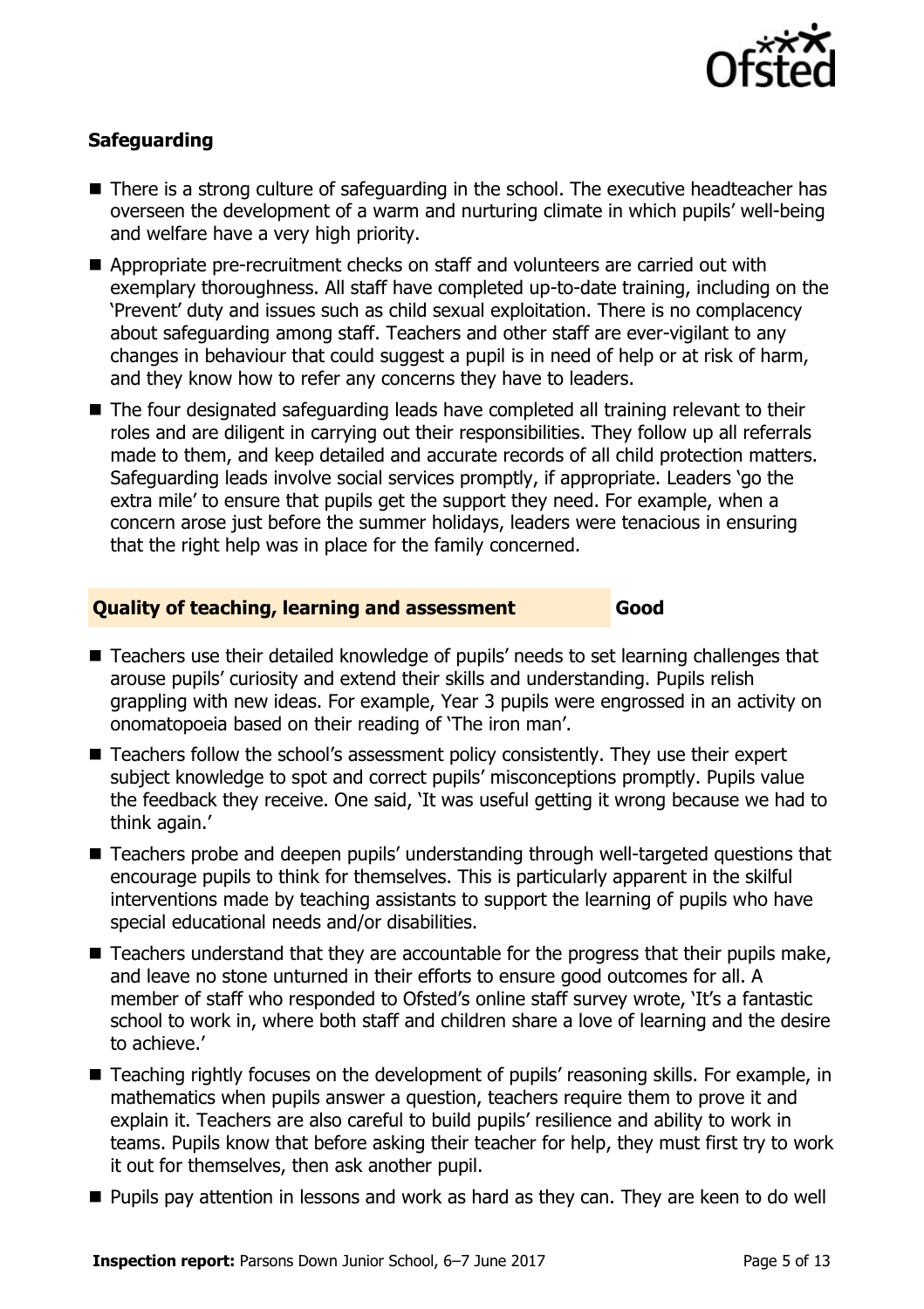

and get down to their learning cheerfully. Little learning time is lost because pupils follow well-established routines. Pupils are polite to their teachers and respectful of each other's contributions to discussions. Pupils' ability to express their ideas verbally is exceptionally strong because of the high-quality discussions that their teachers and other adults have with them. As a result, pupils make strong progress in their learning in a range of subjects.

- In English, and in other subjects too, teachers encourage pupils to think and act like writers. Pupils take immense pride in editing and redrafting their work. As a result, pupils produce fluent stories, poems and argument pieces that contain accurate spelling and grammar as well as a rich vocabulary. In addition, pupils' writing is thoughtful and reflective. For example, pupils write with sensitivity about challenging topics such as mental health, migration and extremism. In mathematics, pupils use mathematical terminology accurately and teachers ensure that the curriculum provides regular practice in a range of mathematical topics and skills.
- Teachers 'go the extra mile' to enrich their pupils' experience. Pupils in Year 3 spoke with genuine awe and wonder about a visit to Stonehenge as part of their work in history. They marvelled at the scale of the stone circle and the challenges of building it. Homework is set consistently and pupils appreciate its value to their learning.
- Reports to parents are informative, and parents have the opportunity to meet their child's teacher formally twice a year. There is also helpful information on the school's website about the curriculum followed in each class. Most parents value the communication that they have with the school. However, a small number of parents felt that they would like more information about how well their children are doing.
- Outcomes over time demonstrate that teaching is consistently strong in all subjects and in all year groups. Where there is minor variability, leaders provide timely and effective support to teachers.
- Occasionally, the level of challenge in lessons is not sufficiently well matched to the needs of a small number of boys in each year group. As a result, they make less progress than girls. Equally, some of the most able pupils, particularly in Years 5 and 6, are not stretched enough. Teachers are aware of this, and are working with leaders to ensure that all pupils are given challenging work to do.

#### **Personal development, behaviour and welfare Good**

#### **Personal development and welfare**

- The school's work to promote pupils' personal development and welfare is good.
- **Pupils understand and are tolerant of individuals and groups who are different to** themselves. Pupils know about online, racist and homophobic bullying. They know that all forms of bullying are wrong and know that they should tell teachers if they or a friend is a victim. Pupils say that bullying occasionally takes place in the school, but that teachers deal with it well. A small number of parents expressed concern about bullying, but most of those who did so acknowledged that the school had resolved the issue well.
- **Pupils have plentiful opportunities to learn to be good citizens. Leaders take pupils'** views seriously and invite them to make a genuine contribution to school improvement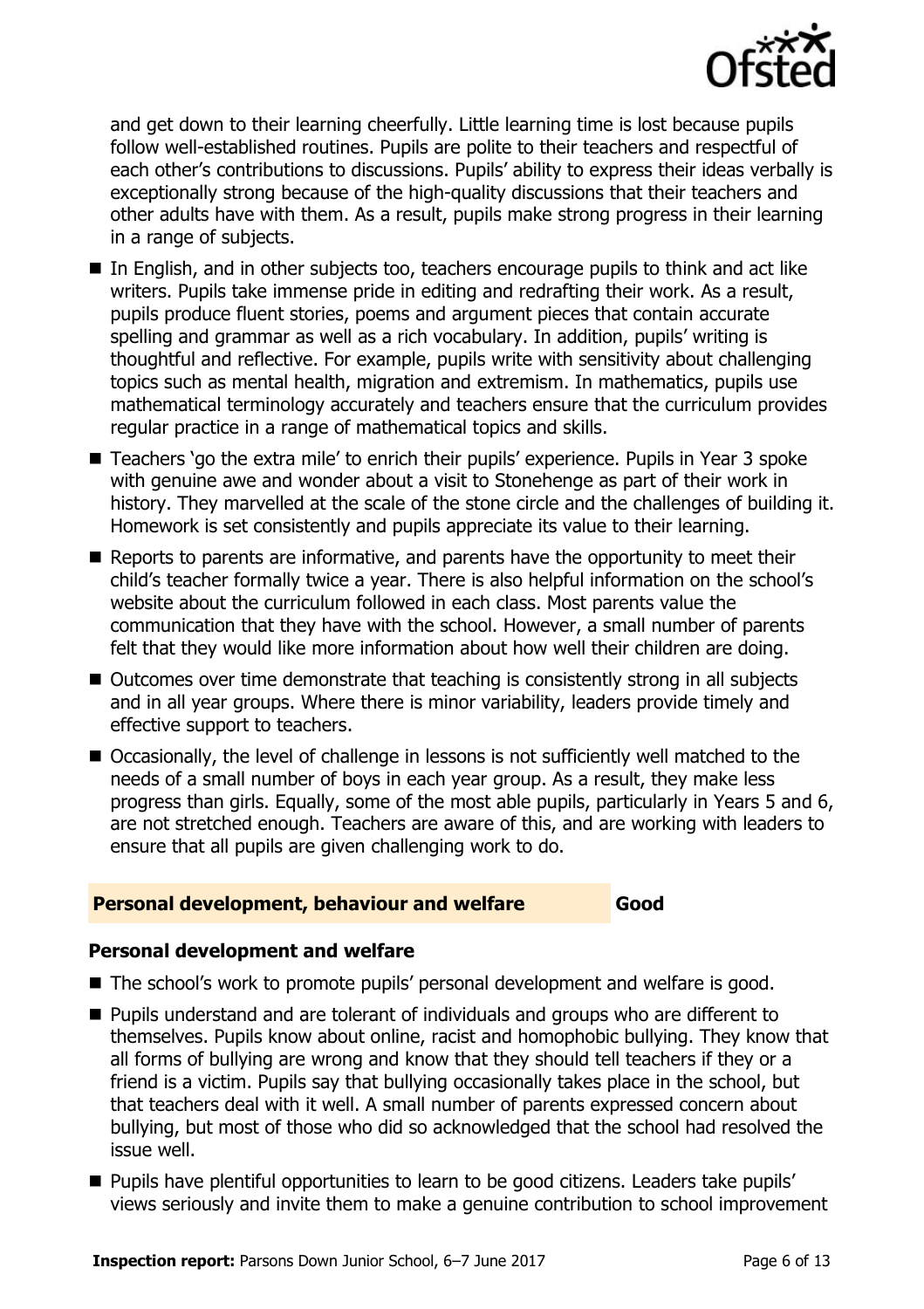

through the active school council. Pupils were excited about the school's mock general election and gained immense enjoyment and learning from making posters and speeches in support of their chosen parties.

- The school makes very good provision for pupils' physical and emotional well-being. Leaders cater particularly well for those pupils who are vulnerable. For example, an art therapist gives effective support to a small number of pupils who have social and emotional difficulties.
- Pupils feel safe in school, and teachers take every care to support pupils' well-being and welfare. Pupils have been taught how to keep themselves safe, including when they are using the internet.

#### **Behaviour**

- The behaviour of pupils is good.
- **Pupils conduct themselves well in lessons and around the school. They are polite and** welcoming to visitors. Pupils of all ages play well together in the playground, where older pupils look out for their younger schoolmates. Pupils care for the fabric of the building well, and keep the site free of litter.
- **Pupils know, understand and agree with the school's approach to managing behaviour.** They think that the yellow and red cards for poor behaviour are effective and they like the merits and 'gems' they receive for good effort and conduct.
- $\blacksquare$  Pupils have very positive attitudes to their learning. They take pride in their work. They enjoy talking about what they have learned and how their work has improved. A small number of low-prior-attaining boys make less progress than they should because they do not always pay enough attention in lessons.
- **Pupils love coming to school and their rates of attendance are above the national** average for primary schools. Leaders promote regular attendance by, for example, presenting a cup to the class with the lowest rates of absence each week. A very small number of pupils who are disadvantaged, or who have special educational needs and/or disabilities, do not attend school regularly enough. Leaders are keenly aware of this. A family support worker has built effective relationships with the families of these pupils. As a result, their attendance is starting to improve.

## **Outcomes for pupils Good**

- Published outcomes for 2016 show that pupils' progress overall was broadly average in reading and mathematics. Disadvantaged pupils also made progress similar to that made by other pupils nationally. The progress of middle- and high-prior-attaining pupils who have special educational needs and/or disabilities was in line with national averages.
- Overall, pupils' attainment in reading, writing and mathematics was above average. For low- and middle-prior-attaining disadvantaged pupils, attainment was below the national average. However, the most able disadvantaged pupils attained in line with all other pupils nationally. The proportion of pupils achieving higher scores in their reading and mathematics tests was above the national average and in the case of reading,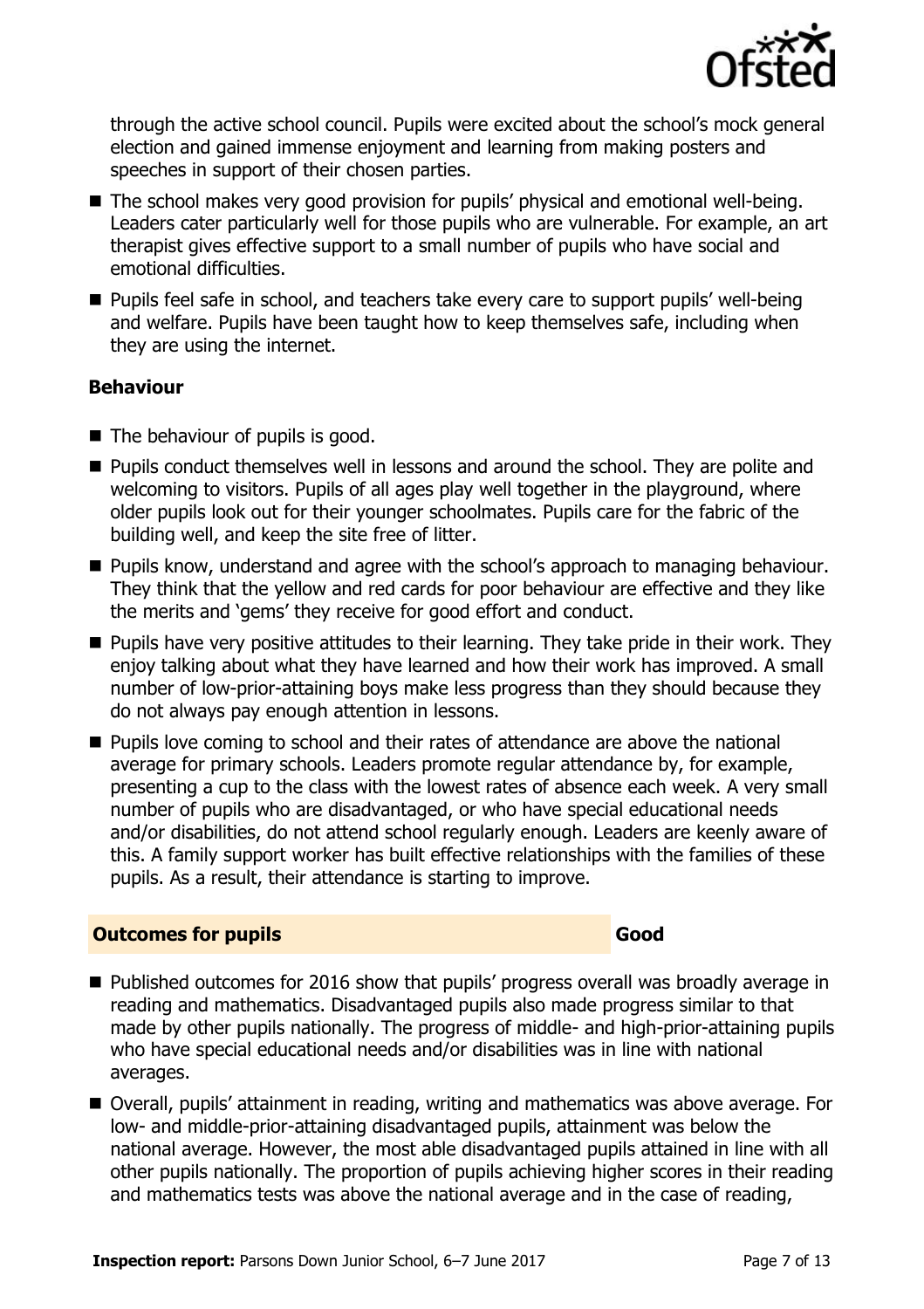

significantly above average.

- The proportion of pupils reaching the expected standard in spelling and grammar at the end of Year 6 was similar to the national average. However, in science a smaller proportion than that seen nationally reached the expected standard.
- Current pupils make good progress in reading, writing and mathematics. In reading, pupils do particularly well because they demonstrate good understanding of the challenging books that they read. Pupils write at length on different topics and in a variety of styles. They know how to edit and correct their own work. As a result, their writing is vivid, with good control of spelling and grammar. In mathematics, pupils achieve well because they have regular practice in calculation, reasoning and the application of skills.
- Pupils are doing well in a range of other subjects too. Their progress in religious education and history is strong because they learn about and debate topics that enthuse and excite them. Following last year's disappointing outcomes in science, leaders have revised the curriculum. As a result, pupils can now clearly demonstrate their understanding of scientific concepts and that they have a secure grasp of scientific skills. In physical education, pupils make rapid progress because they are motivated by the activities that they are given to do and they know how to assess their own performance.
- Current attainment in reading, writing and mathematics is stronger for pupils in Years 3 and 4 than it is for those in Years 5 and 6. This is because a legacy of weak teaching has led to some gaps in the knowledge, skills and understanding of older pupils in the school.
- **Pupil premium funding is used wisely to remove barriers to learning for disadvantaged** pupils. Consequently, these pupils have made very strong progress in all year groups since September, and they are rapidly catching up with other pupils. Similarly, pupils who have special educational needs and/or disabilities are doing well because of the skilful support and sensitive interventions they receive to address their learning, social and emotional needs.
- The majority of the school's most able pupils, including the most able disadvantaged pupils, make strong progress because the work that they are given stretches and challenges them. The school's own assessment information reveals that the most able pupils in most year groups have made rapid progress since September in reading, writing and mathematics. However, leaders have correctly identified that some of the most able pupils in the upper years are not currently on track to meet their targets. They are taking effective action to address this.
- The school promotes reading extremely well. The library is well stocked, bright and welcoming. Teachers check that all pupils read at home at least four nights a week, and pupils have many opportunities to read for pleasure in school. They read with fluency, expression and enjoyment. Weaker readers read aloud with confidence, using their phonics skills well to sound out unfamiliar words. In lessons, pupils read challenging books and extracts, and demonstrate good levels of understanding. Pupils who have special educational needs and/or disabilities have made significant gains in their reading and spelling ages over the last year.
- Girls make faster progress and attain better than boys across the school. Leaders recognise that boys need to make faster rates of progress to catch up. This is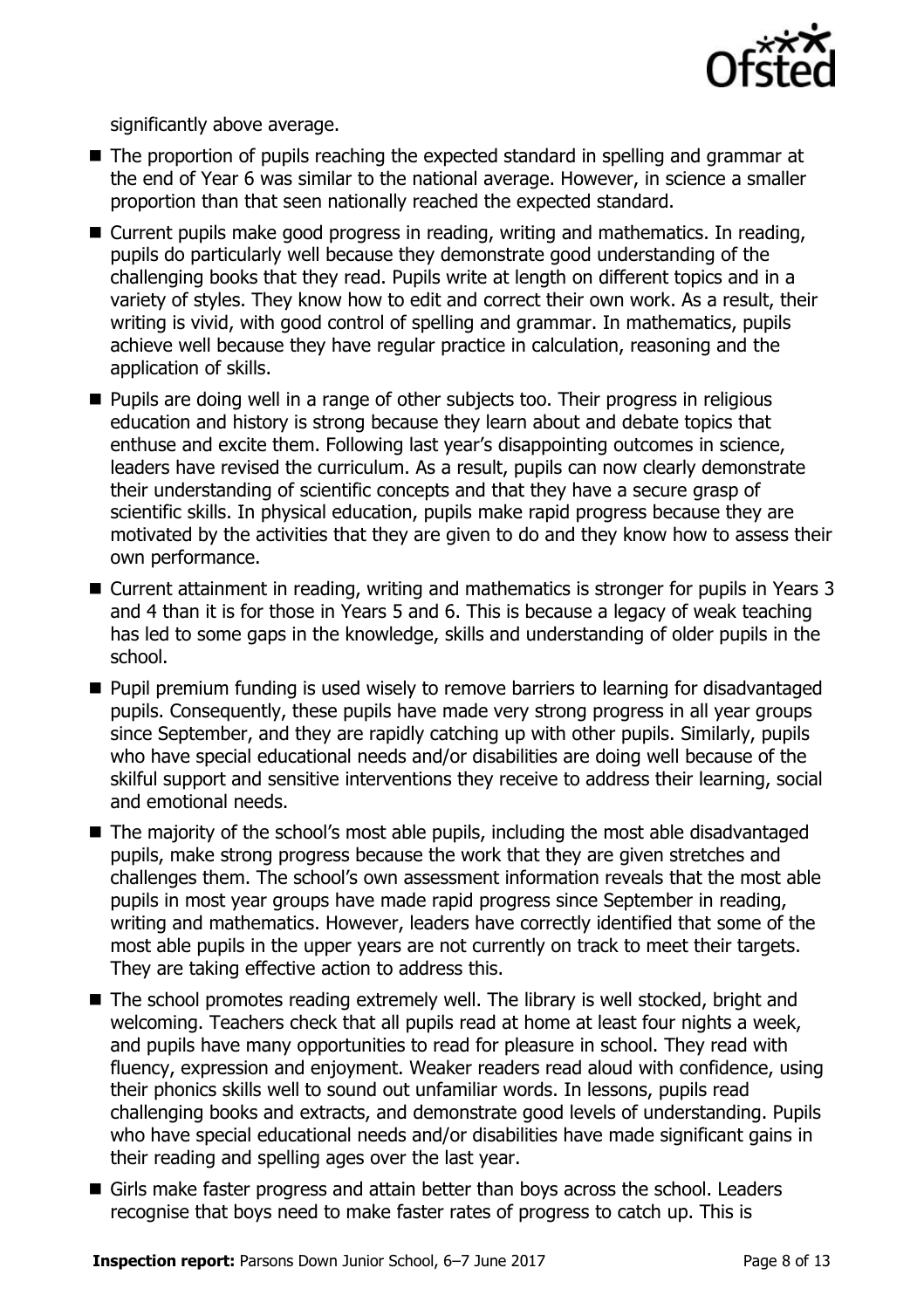

particularly the case for boys who have low prior attainment. Leaders have credible plans to ensure that boys make the necessary progress.

**Pupils are prepared well for secondary school because overall outcomes in English,** mathematics and a wide range of subjects are good.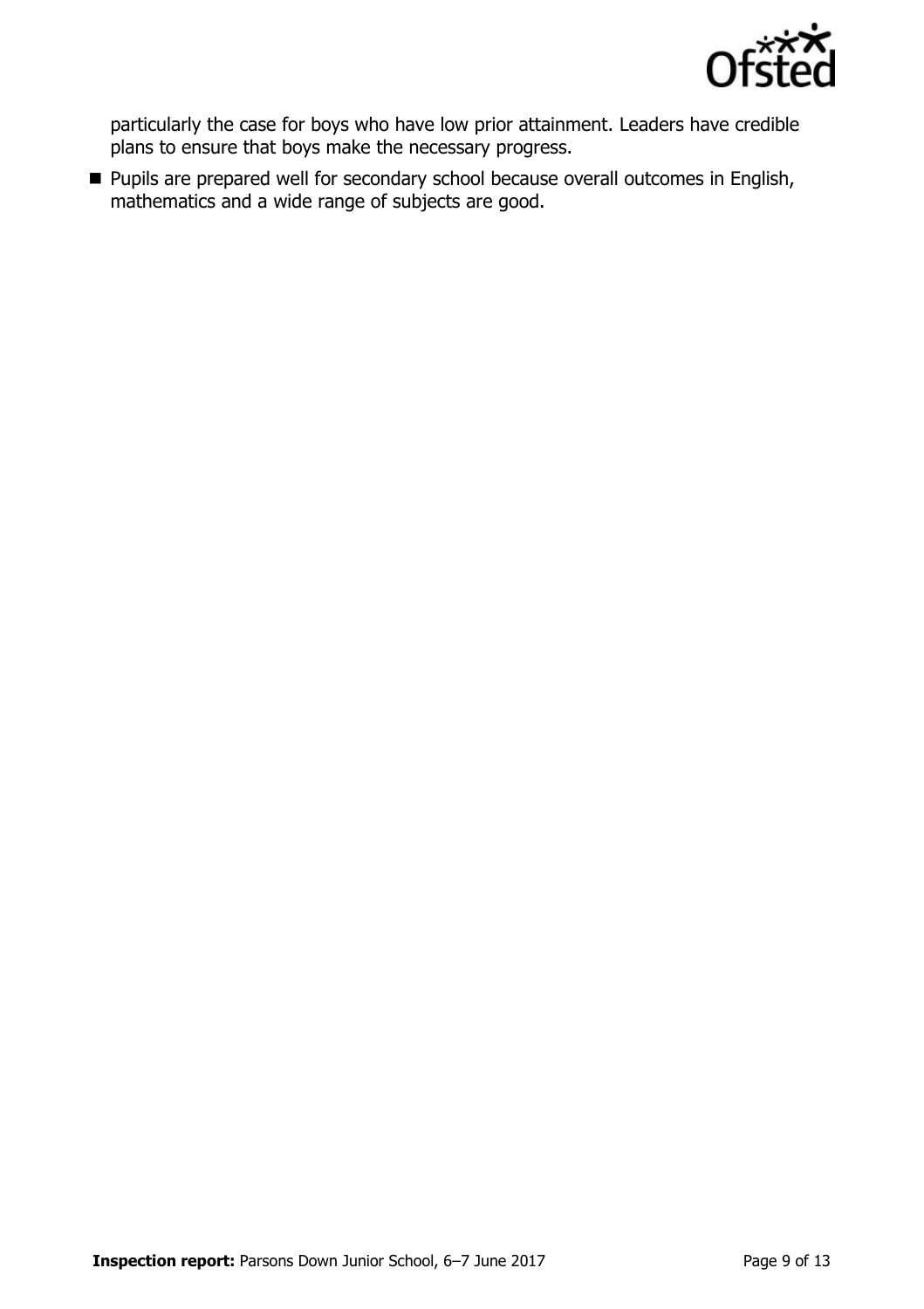

# **School details**

| Unique reference number | 109923         |
|-------------------------|----------------|
| Local authority         | West Berkshire |
| Inspection number       | 10032887       |

This inspection of the school was carried out under section 5 of the Education Act 2005.

| Type of school                      | <b>Junior</b>                 |  |
|-------------------------------------|-------------------------------|--|
| School category                     | <b>Community School</b>       |  |
| Age range of pupils                 | 7 to 11                       |  |
| <b>Gender of pupils</b>             | Mixed                         |  |
| Number of pupils on the school roll | 303                           |  |
| Appropriate authority               | The governing body            |  |
| Chair                               | Georgina Perry                |  |
| <b>Executive Headteacher</b>        | Donna Shave                   |  |
| Telephone number                    | 01635 866700                  |  |
| Website                             | www.pdp.w-berks.sch.uk        |  |
| <b>Email address</b>                | office.pdj@pdp.w-berks.sch.uk |  |
| Date of previous inspection         | 23-24 April 2015              |  |

## **Information about this school**

- Parsons Down Junior School is a larger-than-average-sized junior school.
- The proportion of disadvantaged pupils is lower than that found nationally.
- The proportion of pupils who have special educational needs and/or disabilities is around the national average.
- $\blacksquare$  The majority of pupils are of White British heritage.
- $\blacksquare$  The school is part of a federation with the neighbouring infant school.
- The previous executive headteacher and chair of the governing body left the school in December 2015. The then vice-chair took over as chair of the governing body and an interim executive headteacher supported the head of school for two days a week during the spring term of 2016. The current executive headteacher was appointed in April 2016. She supported the head of school for one day a week for the summer term and took up the full-time post in September 2016.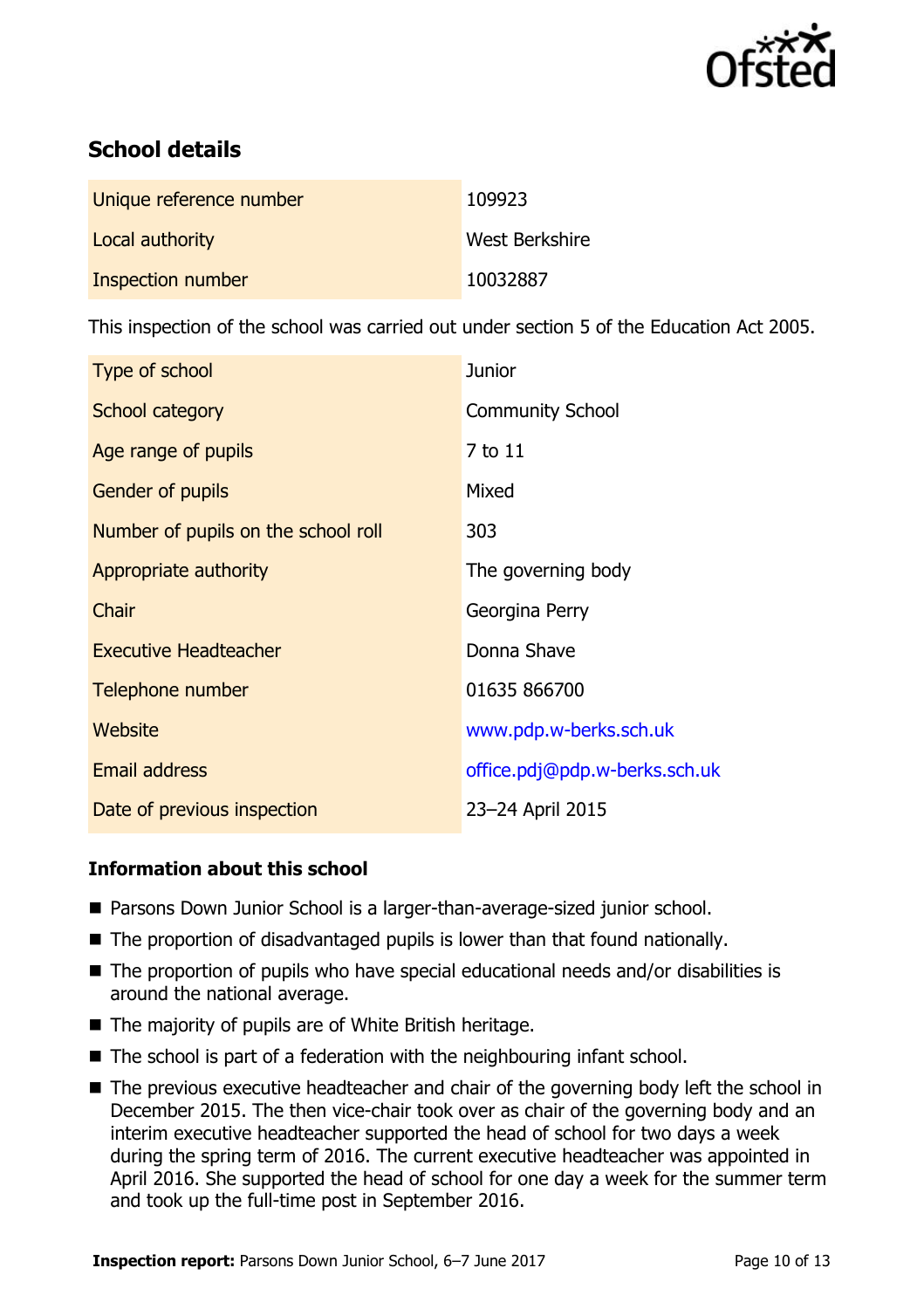

- The school meets requirements on the publication of specified information on its website.
- The school meets the floor standards which set out the government's minimum expectations for pupils' attainment and progress.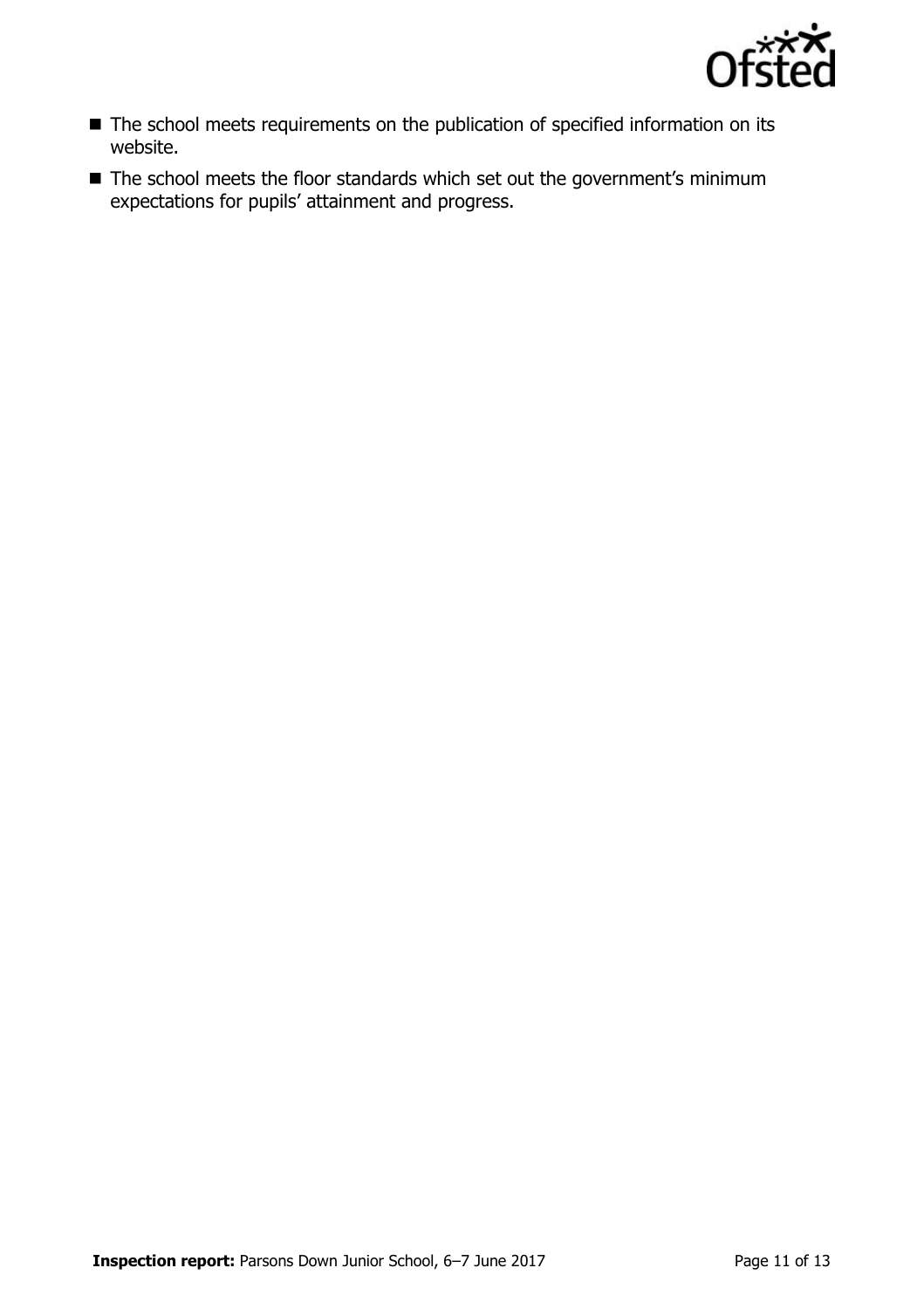

## **Information about this inspection**

- Inspectors visited all classes, in some cases jointly with a member of the senior leadership team.
- Inspectors held a variety of meetings with senior and middle leaders to explore aspects of the school's work.
- The lead inspector met with the chair of the governing body and four other members of the governing body.
- The lead inspector also met with the joint principal adviser for West Berkshire local authority.
- **Inspectors met with groups of pupils to discuss their views about school. They also** spoke to pupils at break and lunchtimes.
- Inspectors considered the views of parents by analysing 59 responses to Ofsted's online questionnaire, Parent View, including 54 free-text responses.
- $\blacksquare$  The views of staff were taken into account by analysing 13 responses to the staff survey and by talking to a group of staff.
- An inspector listened to two groups of pupils read.
- Inspectors scrutinised a range of documentation including the school's self-evaluation, assessment information, the school development plan and minutes of meetings of the governing body.
- Inspectors reviewed pupils' learning over time in their workbooks.
- Safeguarding procedures at the school were also reviewed.

#### **Inspection team**

| Gary Holden, lead inspector | Her Majesty's Inspector |
|-----------------------------|-------------------------|
| <b>Eileen Northey</b>       | <b>Ofsted Inspector</b> |
| Karen Metcalfe              | <b>Ofsted Inspector</b> |